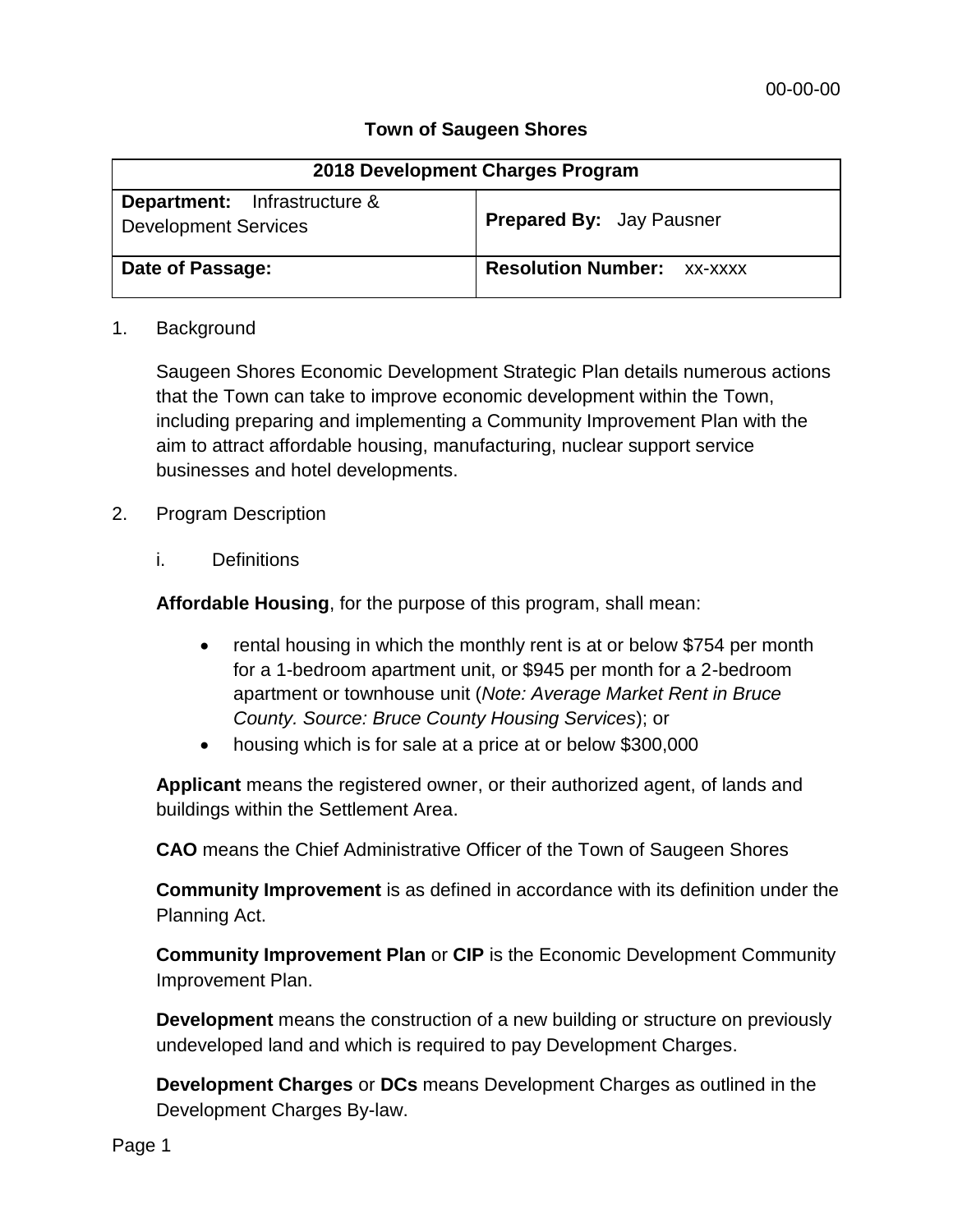**Hotel** means a business operated in one or more buildings used mainly for the purposes of catering to the needs of the travelling public by supplying food and/or furnishing sleeping accommodation of not less than ten (10) guest rooms.

**Manufacturing** means the use of any land, building or structure for the purpose of assembling, making, preparing, inspecting, ornamenting, finishing, treating, altering, repairing, storing or adapting for sale any goods, substance, article or thing, or any part thereof, and the storage of building or construction equipment and materials, as distinguished from the buying and selling of commodities and the supplying of personal services. Manufacturing may include warehousing as an ancillary use.

**Nuclear Support Service Business** means a business which has a contract with Bruce Power or a subcontract with a contractor of Bruce Power.

**Redevelopment** means the construction of a new building and/or the expansion or addition to an existing building or the demolition and construction of a new building on previously developed land and which is required to pay Development Charges.

**Settlement Area** is the Settlement Area of the Town of Saugeen Shores Official Plan.

ii. Intent

The intent of this program is to support the economic development of Saugeen Shores, by way of providing financial incentives to developments and redevelopments. By doing so the program serves to attract new businesses and entice expansions to existing businesses. The program also enables labour in the service industry in Saugeen Shores is able to find affordable housing in Saugeen Shores.

- iii. Program Objectives
- a) To increase the supply of affordable housing while providing for nuclear support service businesses, manufacturing, population support service businesses and hotel developments or redevelopments in Saugeen Shores in accordance with the Economic Development Strategic Plan.
- b) To support landowners in their efforts to attract affordable housing, nuclear support service businesses, manufacturing, child care centres and hotel developments.
- c) To reduce the cost-burden on landowners for the increase in demand for capital infrastructure requirements necessary to support growth.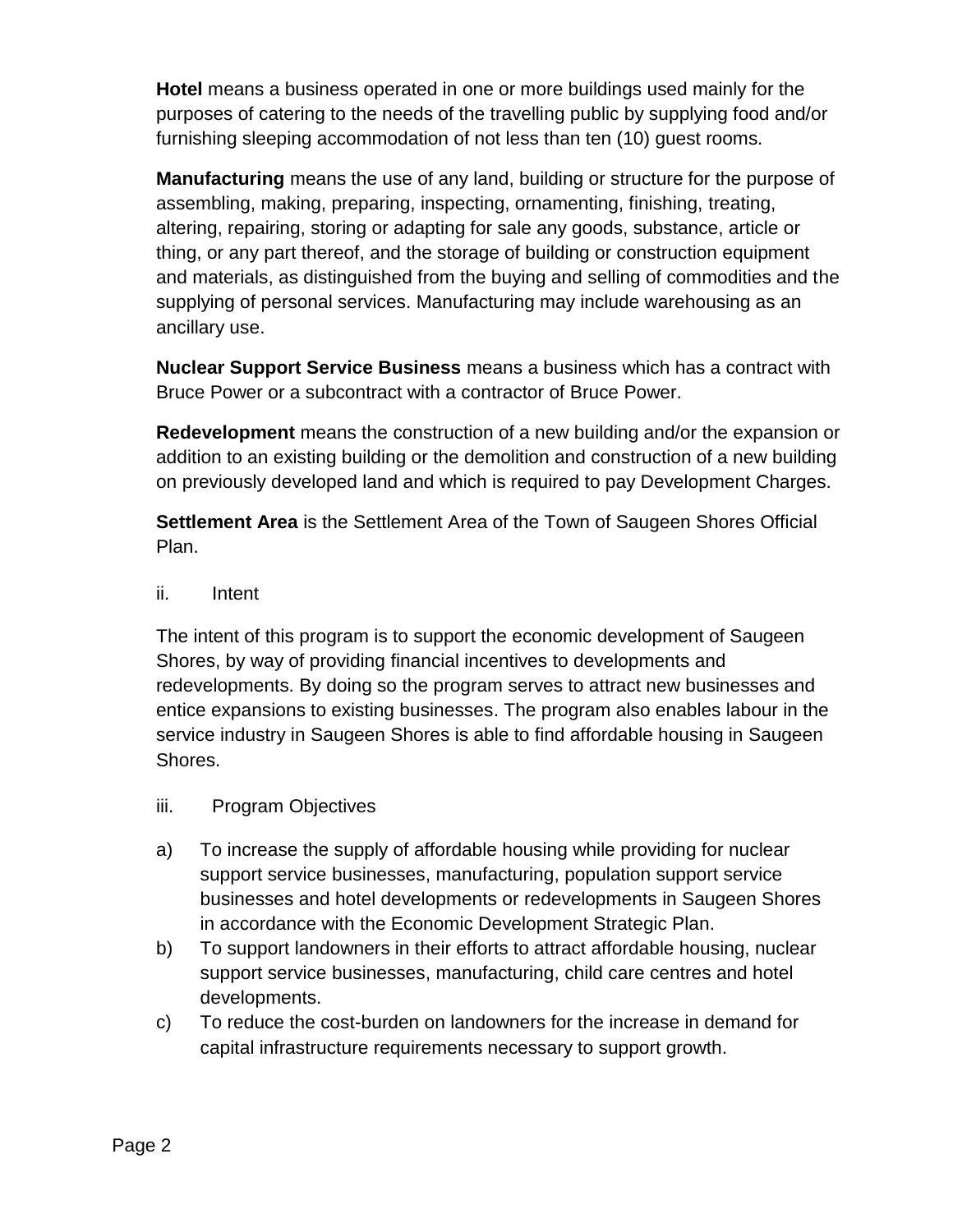## iv. Description

Applicants can receive credits up to 50% of the applicable Town Development Charges that would apply to their development or redevelopment. The credits would reduce the costs of development or redevelopment.

If approved, a developer would enter into an agreement with the Town which outlines the terms and conditions by which the developer may, at the time of building permit, receive the approved credits toward the payment of Development Charges.

## v. Eligibility Requirements

### Eligible Activities

- a) Affordable Housing developments or redevelopments which results in a net increase of 5 or more dwelling units and which can provide a letter of support from the Director of Human Services of the County of Bruce,
- b) Developments which provide for a secondary suite in a single detached dwelling at the time of building permit for a single detached dwelling
- c) Hotel development or redevelopments which result in a net increase of 50 rooms or more and meeting space of 60  $\mathrm{m}^2$  or more.
- d) Manufacturing developments or redevelopments that result in a net increase of floor space of any amount greater than 0  $m^2$ .
- e) Office developments or redevelopments resulting in a net increase of 2000 m<sup>2</sup> of office space with secured tenant(s) in Nuclear Support Service Business(es).
- f) Office and Warehousing developments or redevelopments resulting in a net increase of 4000  $m^2$  of gross building floor area with secured tenant(s) in Nuclear Support Service Business(es).
- g) Must be eligible for a building permit after January 2018 or have submitted a site plan application after January 1, 2018.

### Area of Applicability

a) The development or redevelopment must be located within the Settlement Area.

### Servicing Requirements

a) The development or redevelopment shall be connected to full municipal services, or will be connected at the time of occupancy, and be located on a year round maintained municipal, county or provincial highway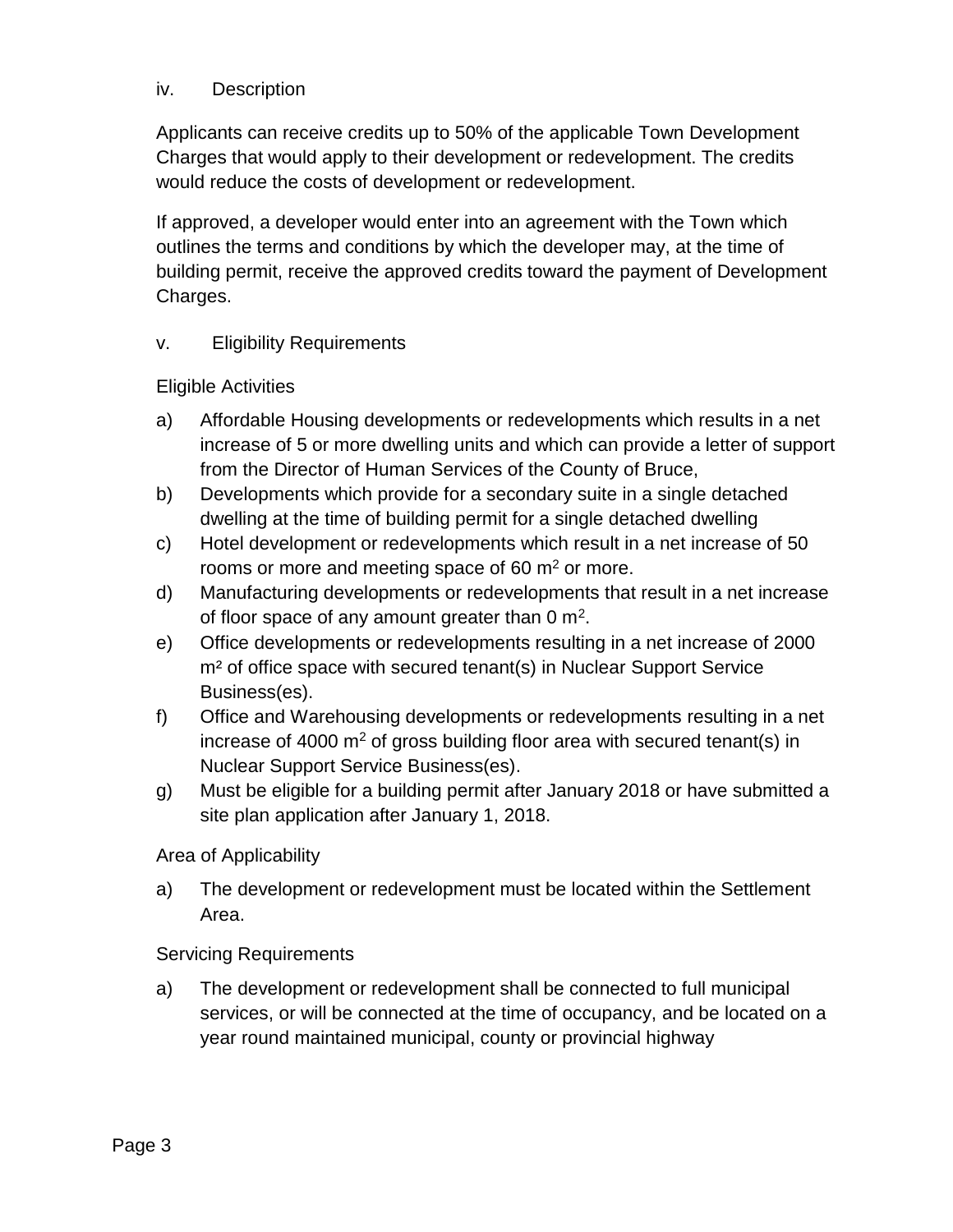Limits of Assistance

- a) Grants-in-lieu will be to cover Development Charges up to 50% of the applicable Development Charges for the development or redevelopment up to a maximum of \$100,000 per project
- b) Where other sources of government and/or non-profit organization funding that can be applied have been secured, they must be declared as part of the Application.
- c) Grants-in-lieu are subject to the availability of funding.
- d) Grants-in-lieu are only permitted upon the execution of a Development Charges Agreement.

## Timing of Activities

a) Construction of developments and redevelopments are to be completed within two years of the date of the Development Charges Agreement is executed. If the development or redevelopment is not completed within two years the grant-in-lieu shall be rescinded or cancelled. Extensions beyond the two years are at the sole discretion of the CAO, or designate.

## **Other**

- a) Properties and applicants obtaining an approval under this program remain eligible for funding under this program or future programs.
- b) The applicant is responsible for obtaining all other approvals, including other Town approvals, in accordance with those requirements and legislation.
- c) All proposed works and associated improvements to buildings and/or land shall conform to all municipal by-laws, policies, procedures, standards and guidelines. The applicant is strongly encouraged to have initial meetings/discussions with internal departments and external agencies where approvals may be required, early in the process, in order to understand what's involved before moving forward.
- d) Existing and proposed land uses must be in conformity with applicable Official Plan(s), Zoning By-law and other planning requirements and approvals at both the local and County level.
- e) All improvements made to buildings and/or land shall be made pursuant to a Building Permit, and/or other required permits, and constructed in accordance with the Ontario Building Code and all applicable zoning requirements and planning approvals.
- f) The Town retains the right and absolute discretion to reject an application under the program received from an applicant which, in the opinion of the CAO, or designate, does not possess the experience, financial, technical, personnel or other resources that may be required to carry out the obligations that the applicant proposes to assume under the terms of its application.
- g) The subject property shall not be in tax arrears.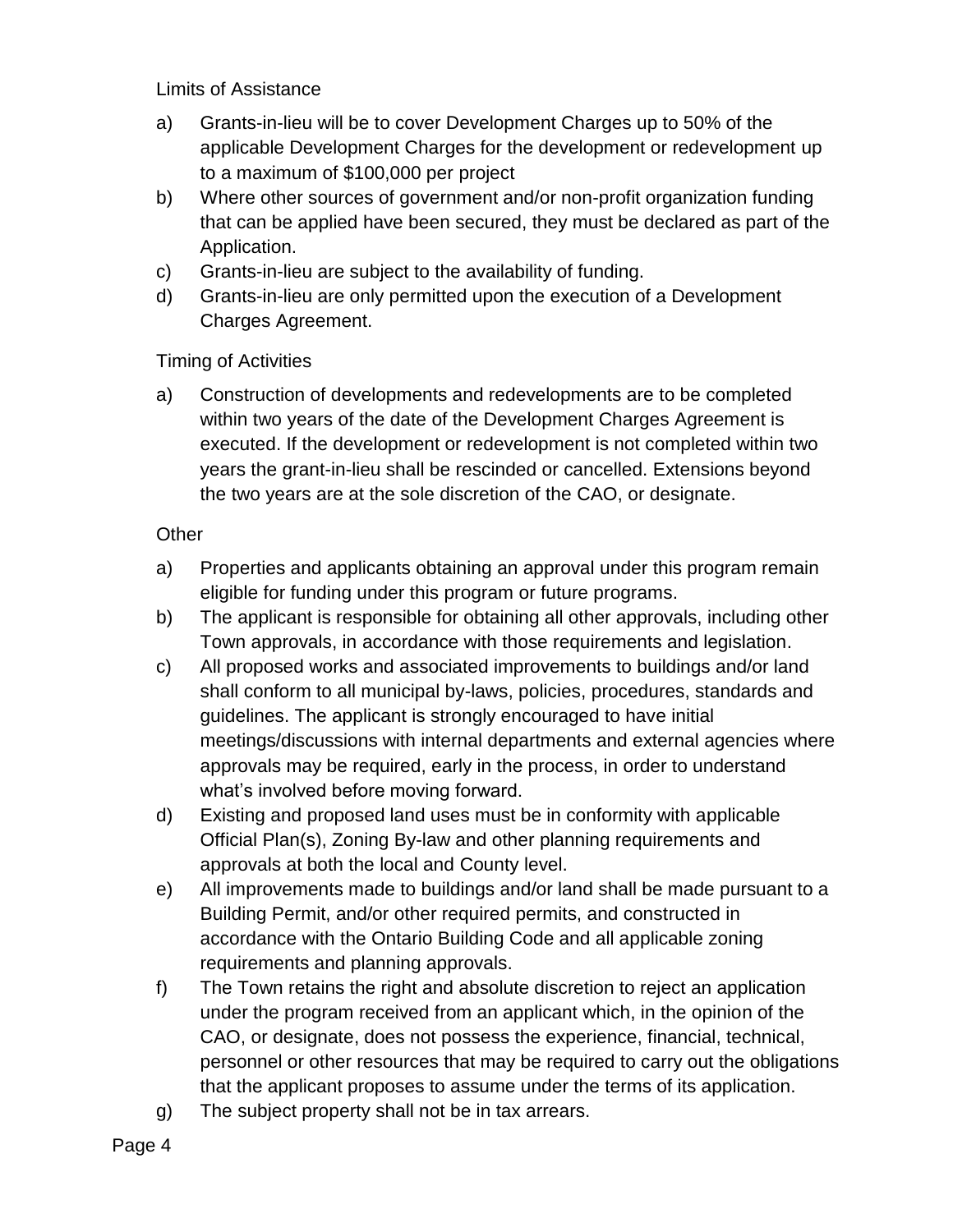- h) Properties obtaining a grant-in-lieu under this program shall permit the Town to erect signage indicating the projects participation in the Program.
- 3. Program Administration

The program is available until December 31, 2018. The number of projects supported each year will be restricted to the approved budget limit for the program. The following sections outline details of the application and approval process.

- i. Application
- ii. Pre-Consultation
- a) Applicants are required to meet with Town staff to discuss their development or redevelopment to determine eligibility and any other relevant matters.
- b) Town staff may require Applicants to provide supporting documentation, such as site plan drawings, building facades or other information to determine the scope and scale of development and general fit with Town standards or to demonstrate competence with development and redevelopment projects.
- c) Applicants must also be willing to discuss and provide, where necessary, justification for the grant-in-lieu to ensure the development or redevelopment proceeds in a responsible manner.
- d) Applicants must demonstrate financial need and that payment of Development Charges will significantly and negatively impact their ability to proceed with the development or redevelopment.
- e) General consent under pre-consultation does not imply that the proposed development or redevelopment will receive a grant-in-lieu under this program.

### iii. Making an Application

Applicants must submit an application using the prescribed form and the provision of any supporting documentation required as a result of pre-consultation.

- iv. Review of Applications
- a) Town staff will review applications on a first come-first serve basis.
- b) The Town will determine projects to receive a grant-in-lieu based on the information outlined in this Program and any applicable policies or by-laws (such as the Official Plan and Zoning By-law).
- c) If the number of eligible activities exceeds the budget limit, staff will inform which applicants are not eligible on this basis.
- d) The Town is not obligated in any way to approve applications up to the program budget limit.
- e) Town staff, officials or agents of the Town may inspect any property that is the subject of an application.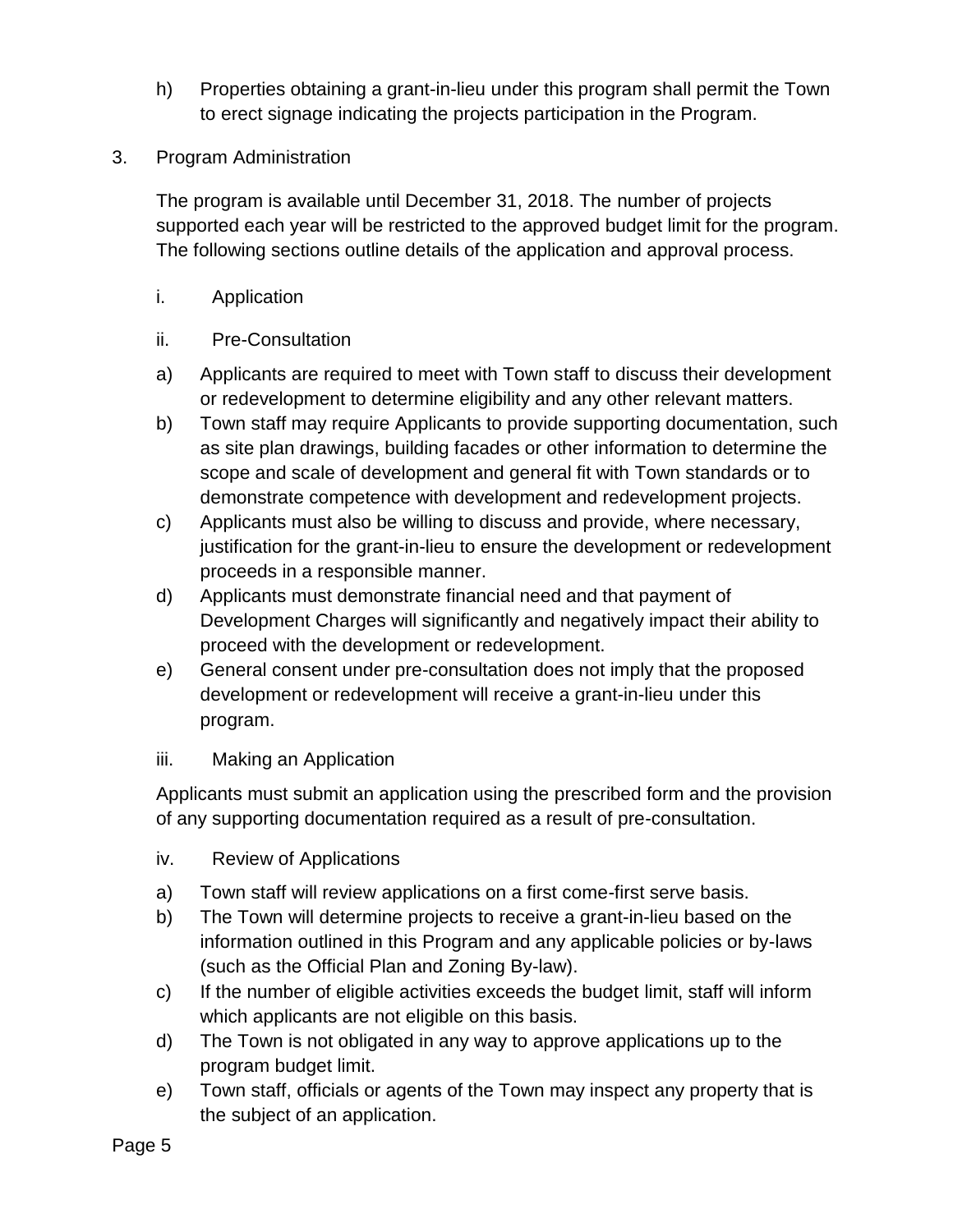- v. Approval
- a) Approval of any developments or redevelopments under this Program is at the discretion of the CAO, or designate, subject to the availability of funds, and the CAO, or designate, has the authority to enter into a Development Charges Agreement with an approved Applicant.
- b) The CAO may ask Council to consider any application to this Program.
- c) The CAO, or designate, may consult with whomever deemed appropriate to ensure the Program is implemented effectively, fairly and efficiently.
- d) The Applicant is required to enter into a Development Charges Agreement with the Town.
- e) The Development Charges Agreement does not come into effect until prior to a Building Permit being issued for a development or redevelopment.

## vi. Exemption Timing

The awarded approval shall be provided by the Town and outlined in the Development Charges Agreement. The Applicant shall present the Development Charges Agreement at the time of receiving a building permit for the eligible building or structure and shall be credited for payment of the Development Charges for the amount contained in the Development Charges Agreement.

### vii. Defaults

The grant-in-lieu may be cancelled or rescinded if:

- Property taxes are more than one year in arrears
- The applicant declares bankruptcy
- The applicant is in default of any of the provisions of any applicable site plan control agreement or other municipal agreement

If cancelled, the Development Charges shall be paid in full by the Applicant.

Default terms shall be outlined in the Development Charges Agreement.

### 4. Program Duration

i. Reporting to Council

The CAO, or designate, shall report to Council whenever an application is received. The CAO, or designate, shall also report to Council when a decision has been made with respect to any received application.